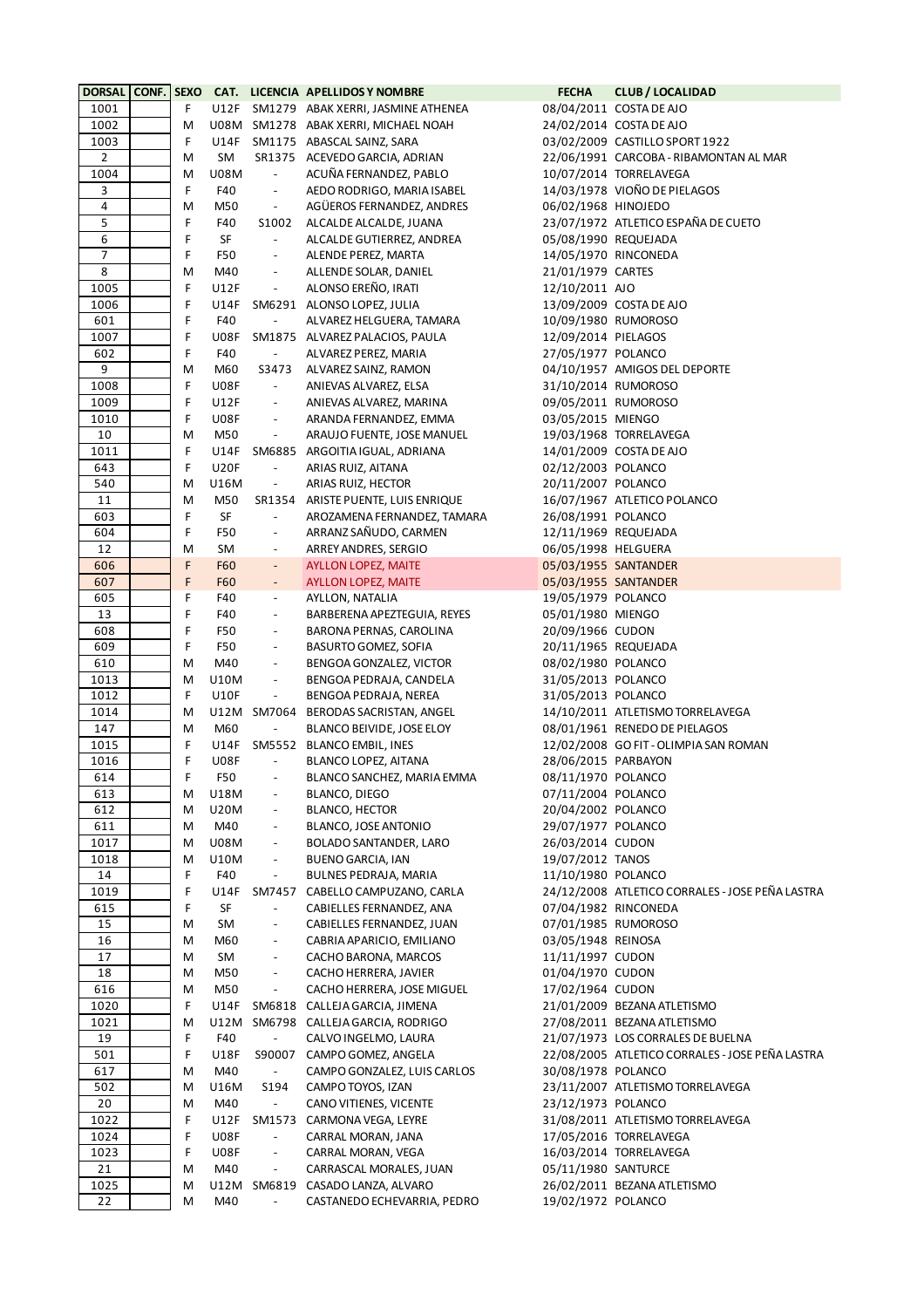| 1026      | F      | <b>U10F</b> | $\overline{\phantom{a}}$ | CASTANEDO MADRAZO, AITANA                                  | 11/10/2012 POLANCO   |                                                    |
|-----------|--------|-------------|--------------------------|------------------------------------------------------------|----------------------|----------------------------------------------------|
| 618       | F      | F50         | $\overline{\phantom{a}}$ | CASTAÑEDA PEÑA, BLANCA N.                                  | 19/07/1969 POSADILLO |                                                    |
| 619       | F      | SF          | $\overline{\phantom{a}}$ | CASTAÑERA GARCIA, MARTA                                    |                      | 26/09/1984 IGOLLO DE CAMARGO                       |
| 1027      | M      |             |                          | U12M SM1716 CASTILLO GUTIERREZ, MARIO                      |                      | 15/12/2011 ATLETICO ESPAÑA DE CUETO                |
| 734       | F      | F40         | $\overline{\phantom{a}}$ | CEBALLOS GARCIA, LOURDES                                   | 01/04/1973 POLANCO   |                                                    |
| 23        | М      | M40         | $\overline{\phantom{a}}$ | CEBALLOS HIERRO, SERGIO                                    |                      | 04/02/1980 TORRELAVEGA                             |
|           |        |             |                          |                                                            |                      |                                                    |
| 503       | М      | U16M        | S193                     | CEBALLOS MATEU, AARON                                      |                      | 15/12/2007 ATLETISMO TORRELAVEGA                   |
| 1028      | М      | U10M        |                          | SM1402 CEBALLOS MATEU, FABIO                               |                      | 05/05/2013 ATLETISMO TORRELAVEGA                   |
| 24        | М      | SM          | S11047                   | COBO ACEBO, JAVIER                                         |                      | 26/06/1982 INDEPENDIENTE                           |
| 25        | М      | SM          | S806                     | COBO CACHAN, SANTIAGO                                      |                      | 22/11/1996 ATLETICO CORRALES - JOSE PEÑA LASTRA    |
| 620       | М      | M40         | $\sim$                   | COBO DIAZ, EDUARDO                                         | 03/11/1972 SUANCES   |                                                    |
| 1029      | F      | U14F        | S260                     | COBO DIAZ, LUCIA                                           |                      | 09/02/2008 ATLETICO POLANCO                        |
| 26        | М      | M40         | $\blacksquare$           | COBO GARCIA, CARLOS GABRIEL                                |                      | 20/10/1978 BARCENA DE CUDON                        |
| 504       | F      | U16F        | $\overline{\phantom{a}}$ | COBO GARCIA, KATYA                                         | 19/08/2007 POLANCO   |                                                    |
| 27        |        |             |                          |                                                            |                      | 12/09/1978 VALLES PASIEGOS - SOBAOS LUCA           |
|           | M      | M40         | SR2354                   | COBO ITURBE, HUGO                                          |                      |                                                    |
| 1031      | М      | <b>U08M</b> | $\overline{\phantom{a}}$ | COBO MANTECON, ALEX                                        | 10/06/2014 POLANCO   |                                                    |
| 1030      | М      | U12M        | $\overline{\phantom{a}}$ | COBO MANTECON, JUAN                                        | 06/12/2011 POLANCO   |                                                    |
| 28        | F      | F40         | $\overline{\phantom{a}}$ | CORONA LOPEZ, ROCIO                                        | 25/03/1979 MOGRO     |                                                    |
| 145       | M      | M40         | $\overline{\phantom{a}}$ | COTERILLO GALVAN, LUISMI                                   | 02/11/1977 SABADELL  |                                                    |
| 621       | F      | <b>U20F</b> | $\blacksquare$           | COTERILLO LABRADOR, ARIANA                                 | 15/10/2002 POLANCO   |                                                    |
| 505       | М      | U16M        | S195                     | CRESPO GUTIERREZ, OSCAR                                    |                      | 01/03/2007 ATLETISMO TORRELAVEGA                   |
| 622       | F      | F40         | $\blacksquare$           | CRUCES LABRADOR, ADELAIDA                                  | 08/03/1979 POLANCO   |                                                    |
| 29        | F      | SF          | $\overline{\phantom{a}}$ | CUESTA VARELA, PILAR                                       |                      |                                                    |
|           |        |             |                          |                                                            |                      | 24/11/1985 TORRELAVEGA                             |
| 1032      | M      |             |                          | U12M SM6546 CUEVAS CAMPUZANO, ADRIAN                       |                      | 02/12/2010 ATLETICO CORRALES - JOSE PEÑA LASTRA    |
| 1033      | М      |             |                          | U10M SM1263 DE LA FUENTE GOMEZ, MARCOS                     |                      | 20/04/2012 BEZANA ATLETISMO                        |
| 1034      | F      |             |                          | U08F SM1347 DE LA FUENTE GOMEZ, TERESA                     |                      | 25/11/2014 BEZANA ATLETISMO                        |
| 1035      | M      | <b>U08M</b> | $\overline{\phantom{a}}$ | DE LA HORRA GONZALEZ, MATEO                                |                      | 21/06/2015 BOO DE PIELAGOS                         |
| 1036      | M      |             |                          | U12M SM6806 DE LA HOZ GOMEZ, BORJA                         |                      | 26/11/2010 ATLETISMO SELAYA - JOSELIN              |
| 1038      | F      | <b>U08F</b> | $\blacksquare$           | DE LA MEDIA GARCIA, LEIRE                                  | 21/04/2014 MOGRO     |                                                    |
| 1037      | М      | U14M        | $\blacksquare$           | DE LA MEDIA GARCIA, MARCOS                                 | 03/03/2008 MOGRO     |                                                    |
| 30        | М      | M60         | SR2547                   | DE LA PEÑA CORTES DEL VALLE, LUIS                          |                      | 21/01/1958 ATLETICO POLANCO                        |
|           |        |             |                          |                                                            |                      |                                                    |
| 623       | М      | M50         | $\overline{\phantom{a}}$ | DE LA RIVA FERNANDEZ, MARIA CRUZ                           | 14/05/1970 POLANCO   |                                                    |
| 624       | M      | M60         | $\overline{\phantom{a}}$ | DE LA RIVA VEGA, JOSE LUIS                                 | 03/07/1943 POLANCO   |                                                    |
| 625       | F      | SF          | $\overline{\phantom{a}}$ | DE LA TORRE ZARRABEITIA, CLARA                             | 04/08/1986 REQUEJADA |                                                    |
| 626       | М      | U14M        | $\overline{\phantom{a}}$ | DE MIGUEL BARATEGUI, MARCOS                                | 12/03/2009 CUDON     |                                                    |
| 627       | M      | M40         | $\overline{\phantom{a}}$ | DE MIGUEL MARTINEZ, MARCOS                                 | 24/06/1981 POLANCO   |                                                    |
| 628       | M      | U18M        | $\overline{\phantom{a}}$ | DEL CASTILLO PEDRAJA, DARIO                                |                      | 01/12/2004 CABEZON DE LA SAL                       |
| 1039      | M      | U12M        | $\overline{\phantom{a}}$ | DEL CASTILLO PEDRAJA, JAVIER                               |                      | 01/09/2010 CABEZON DE LA SAL                       |
| 629       | М      | M50         | $\blacksquare$           | DEL CASTILLO RUIZ, JAVIER                                  |                      | 25/06/1969 CABEZON DE LA SAL                       |
| 1040      | М      | U14M        | <b>BU183</b>             | DEL RIO LIZASO, LUCAS                                      |                      | 23/01/2008 ATLETISMO VALLE DE MENA                 |
|           |        |             |                          |                                                            |                      |                                                    |
| 506       | F      | <b>U18F</b> | <b>BU204</b>             | DEL RIO LIZASO, LUCIA                                      |                      | 26/05/2005 ATLETISMO VALLE DE MENA                 |
| 31        | M      | U20M        | $\overline{\phantom{a}}$ | DEL RIO LIZASO, MIGUEL                                     |                      | 06/10/2002 VALLE DE MENA                           |
| 32        | F      | F40         | $\overline{\phantom{a}}$ | DELGADO DAMIAN, PATRICIA                                   | 18/08/1972 SANTANDER |                                                    |
| 1041      | F      | U16F        | $\overline{\phantom{a}}$ | DIAZ CABRIA, CLAUDIA                                       | 02/10/2007 SANTANDER |                                                    |
| 1042      | М      | <b>U10M</b> | $\overline{\phantom{a}}$ | DIAZ CABRIA, PABLO                                         | 23/01/2012 SANTANDER |                                                    |
| 33        | М      | M40         | $\overline{\phantom{a}}$ | DIAZ LOPEZ, RICARDO                                        | 27/04/1977 SANTANDER |                                                    |
| 630       | F      | F40         | $\overline{\phantom{a}}$ | DIAZ POZUETA, CARMEN                                       | 14/09/1975 SUANCES   |                                                    |
| 34        | M      | M40         | $\blacksquare$           | DIEGO GUTIERREZ, MIGUEL ANGEL                              |                      | 16/01/1977 LA ABADILLA DE CAYON                    |
|           |        |             |                          |                                                            |                      | 06/06/2009 ATLETISMO SELAYA - JOSELIN              |
| 1044      | F      | U14F        | SM1274                   | DIEGO PELAYO, JESSICA                                      |                      |                                                    |
| 1043      | М      | <b>U08M</b> | $\overline{\phantom{a}}$ | DIEGO, MAIKEL                                              | 30/11/2015 CASTAÑEDA |                                                    |
| 35        | M      | M50         |                          | S11261 DIEZ ASON, JESUS AMADEO                             |                      | 07/08/1968 BEZANA ATLETISMO                        |
| 1047      | Μ      | <b>U10M</b> | SM17                     | DIEZ DE VELASCO ARENAZA, IGNACIO                           |                      | 05/06/2013 BEZANA ATLETISMO                        |
| 1046      | M      |             |                          | U12M SM7537 DIEZ DE VELASCO ARENAZA, LUCAS                 |                      | 07/05/2010 BEZANA ATLETISMO                        |
| 1045      | M      |             |                          | U14M SM7538 DIEZ DE VELASCO ARENAZA, MARIO                 |                      | 04/03/2009 BEZANA ATLETISMO                        |
| 1048      | F      | U12F        |                          | SM6860 DIEZ PALAZUELO, CELIA                               |                      | 06/03/2011 ATLETICO ESPAÑA DE CUETO                |
| 36        | M      | M40         | $\overline{\phantom{a}}$ | ECHEVERRIA LIAÑO, ROBERTO                                  | 14/02/1977 SARON     |                                                    |
| 1049      |        | <b>U08M</b> | $\overline{\phantom{a}}$ | EGEA MARTINEZ, EDUARDO                                     | 21/04/2015 ESPONZUES |                                                    |
|           | Μ      |             |                          |                                                            |                      |                                                    |
| 37        | М      | M50         | $\overline{\phantom{a}}$ | EGEA RODRIGUEZ, EDUARDO                                    | 26/12/1963 ESPONZUES |                                                    |
| 38        | М      | SM          | $\overline{\phantom{a}}$ | ERQUICIA, PABLO                                            |                      | 19/04/1982 PUENTE SAN MIGUEL                       |
| 39        | F      | SF          | $\blacksquare$           | ESCOBAR, MANUELA                                           |                      | 12/12/1995 ARGOMILLA DE CAYON                      |
| 41        | М      | M50         | S9975                    | FALAGAN LAHERA, PEDRO LUIS                                 |                      | 13/11/1964 ATLETICO POLANCO                        |
| 1050      | F      | <b>U08F</b> | $\blacksquare$           | FERNANDEZ ANTON, ELIA                                      |                      | 08/02/2015 TORRELAVEGA                             |
| 509       | F      | U18F        | <b>S98</b>               | FERNANDEZ BERZOSA, DIANA                                   |                      | 12/12/2005 BEZANA ATLETISMO                        |
| 1051      | M      | U10M        | $\blacksquare$           | FERNANDEZ BLANCO, JORGE                                    |                      | 08/07/2012 TORRELAVEGA                             |
| 631       | Μ      | M40         | $\overline{\phantom{a}}$ | FERNANDEZ CEBALLOS, JAVIER                                 |                      | 19/04/1978 SANTIAGO DE CARTES                      |
| 42        |        |             |                          |                                                            |                      |                                                    |
|           | М      | M50         |                          | S11168 FERNANDEZ FERNANDEZ, ROBERTO                        |                      | 20/05/1969 VILLA DE CABEZON                        |
|           |        |             |                          |                                                            |                      |                                                    |
| 43        | Μ      | M50         |                          | SR1965 FERNANDEZ GARCIA, TOMAS                             |                      | 21/04/1970 VALLES PASIEGOS - SOBAOS LUCA           |
| 632<br>44 | F<br>M | F40<br>SM   | $\overline{\phantom{a}}$ | FERNANDEZ GOMEZ, PAULA<br>FERNANDEZ GUERRA, VICTOR AURELIO |                      | 09/05/1981 LAS PRESILLAS<br>02/05/1991 TORRELAVEGA |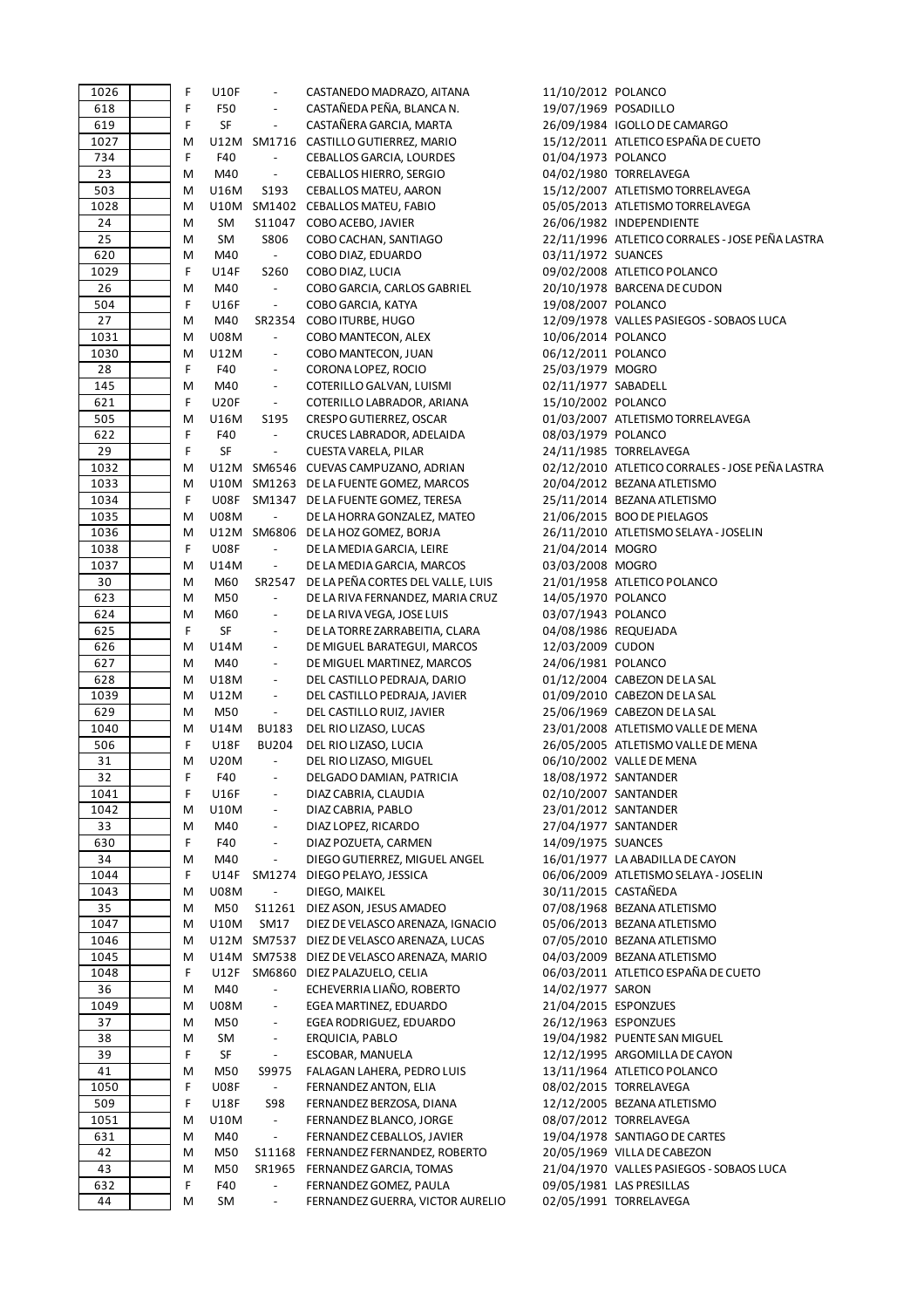| 1166      | F      | <b>U10F</b> | $\overline{\phantom{a}}$          | FERNANDEZ LOPEZ, IZARA                          | 01/01/2013 POLANCO   |                                                 |
|-----------|--------|-------------|-----------------------------------|-------------------------------------------------|----------------------|-------------------------------------------------|
| 510       | M      | U16M        | S26                               | FERNANDEZ MARCILLA, DAVID                       | 28/03/2006 PIELAGOS  |                                                 |
| 1052      | M      |             |                                   | U12M SM7178 FERNANDEZ MARCILLA, MIGUEL          | 10/06/2011 PIELAGOS  |                                                 |
| 633       | M      | SM          | $\overline{\phantom{a}}$          | FERNANDEZ MARTIN, JOSE ANTONIO                  | 11/04/1984 POLANCO   |                                                 |
| 45        | M      | M60         |                                   | SR1831 FERNANDEZ MARTINEZ, FERNANDO             |                      | 19/09/1946 CARCOBA - RIBAMONTAN AL MAR          |
| 1053      | M      |             |                                   | U12M SM6689 FERNANDEZ ROMAÑA, MARCOS            |                      | 22/12/2010 ATLETICO POLANCO                     |
| 508       | F      | <b>U18F</b> | S101                              | FERNANDEZ SAIZ, TELMA                           |                      | 18/06/2005 ATLETICO POLANCO                     |
| 46        | M      | M60         |                                   | S11082 FERNANDEZ TORRE, JOSE LUIS               |                      | 13/07/1953 CARCOBA - RIBAMONTAN AL MAR          |
| 511       | M      | U16M        | S197                              | FERNANDEZ VILLEGAS, SAMUEL                      |                      | 23/02/2007 ATLETISMO TORRELAVEGA                |
| 634       | F      | SF          | $\blacksquare$                    |                                                 |                      | 30/08/1992 LOS CORRALES DE BUELNA               |
|           |        |             |                                   | FERRERAS GOMEZ, JUDIT                           |                      |                                                 |
| 635       | F      | SF          | $\blacksquare$                    | FUENTEVILLA RUIZ, HENAR                         | 18/04/1985 POLANCO   |                                                 |
| 636       | M      | M40         | $\overline{\phantom{a}}$          | FUENTEVILLA RUIZ, MARCOS                        |                      | 11/03/1977 VIOÑO DE PIELAGOS                    |
| 730       | F      | F40         | $\overline{\phantom{a}}$          | FUNADA SANCHEZ, YUMI                            | 22/09/1977 POLANCO   |                                                 |
| 47        | F      | <b>U23F</b> |                                   | SR2466 GALAN SANCHEZ, MARIA                     |                      | 01/07/2000 CAMARGO RIA DEL CARMEN               |
| 1054      | M      |             |                                   | U10M SM1544 GALLARDO HERRERO, TELMO             |                      | 24/11/2013 ATLETISMO TORRELAVEGA                |
| 48        | M      | M40         | $\overline{\phantom{a}}$          | GALLEGO NUÑEZ, IVAN                             | 24/10/1976 POLANCO   |                                                 |
| 1164      | M      | U10M        | $\Box$                            | GANDIAGA COS, MARCO                             | 16/01/2013 CASTAÑEDA |                                                 |
| 50        | M      | M40         |                                   | SR1595 GANDIAGA SALAS, GORGONIO                 |                      | 16/05/1974 ATLETICO POLANCO                     |
| 729       | M      | M40         | $\overline{\phantom{a}}$          | GANDIAGA SALAS, PEDRO JOSE                      | 15/09/1980 CASTAÑEDA |                                                 |
| 539       | F      | U16F        | $\overline{\phantom{a}}$          | GANDIAGA SALDAÑA, GABRIELA                      | 13/12/2007 POLANCO   |                                                 |
| 512       | F      | <b>U18F</b> |                                   | S10915 GARCIA ALCALDE, LUCIA                    |                      | 25/02/2004 ATLETICO ESPAÑA DE CUETO             |
| 637       | F      | SF          | $\overline{\phantom{a}}$          | <b>GARCIA AYLLON, ANABEL</b>                    | 29/07/1983 POLANCO   |                                                 |
|           |        |             |                                   |                                                 |                      |                                                 |
| 638       | F      | SF          | $\blacksquare$                    | <b>GARCIA AYLLON, MARIA</b>                     | 11/07/1988 POLANCO   |                                                 |
| 52        | M      | M60         | S5526                             | GARCIA BARANDA, LUIS MIGUEL                     |                      | 19/10/1952 ATLETICO CORRALES - JOSE PEÑA LASTRA |
| 53        | M      | M40         | $\overline{\phantom{a}}$          | GARCIA BLANCO, ROBERTO                          |                      | 07/09/1977 TALAVERA DE LA REINA                 |
| 54        | M      | SM          | $\overline{\phantom{a}}$          | GARCIA CRESPO, ALBERTO                          |                      | 01/06/1991 TORRELAVEGA                          |
| 55        | M      | M60         | SR212                             | GARCIA DIAZ, CARLOS                             |                      | 04/11/1954 CARCOBA - RIBAMONTAN AL MAR          |
| 639       | F      | F50         | $\overline{\phantom{a}}$          | GARCIA ESTEBANEZ, MARIA YOLANDA                 | 23/05/1965 SANTANDER |                                                 |
| 1055      | F      | <b>U14F</b> |                                   | SM5454 GARCIA FERNANDEZ, PAULA                  |                      | 21/10/2008 ATLETISMO TORRELAVEGA                |
| 1056      | F      |             |                                   | U14F SM5454 GARCIA FERNANDEZ, PAULA             |                      | 21/10/2008 ATLETISMO TORRELAVEGA                |
| 56        | M      | M40         | $\overline{\phantom{a}}$          | GARCIA GARCIA, JULIAN                           | 31/01/1981 POLANCO   |                                                 |
| 641       | M      | <b>U10M</b> | $\overline{\phantom{a}}$          | <b>GARCIA GARCIA, LEO</b>                       | 18/04/2013 POLANCO   |                                                 |
| 640       | M      | U08M        | $\overline{\phantom{a}}$          | GARCIA GARCIA, NICO                             | 14/04/2016 POLANCO   |                                                 |
| 642       | F      | <b>U16F</b> | $\overline{\phantom{a}}$          | GARCIA GOMEZ, LARA                              | 02/10/2007 REOCIN    |                                                 |
| 1165      | M      | U10M        | $\overline{\phantom{a}}$          | GARCIA GOMEZ, NECO                              | 21/12/2013 REOCIN    |                                                 |
| 1057      | M      |             |                                   | U12M SM7468 GARCIA GONZALEZ, DAVID              |                      | 24/02/2010 ATLETICO CORRALES - JOSE PEÑA LASTRA |
|           |        |             |                                   |                                                 |                      | 09/07/2015 ATLETICO CORRALES - JOSE PEÑA LASTRA |
| 1058      | M      |             |                                   | U08M SM1769 GARCIA GONZALEZ, PABLO              |                      |                                                 |
| 57        | M      | SM          | $\overline{\phantom{a}}$          | GARCIA MAGALHAES, CHEMA                         | 10/04/1984 POLANCO   |                                                 |
| 1059      | M      | <b>U08M</b> | $\blacksquare$                    | GARCIA MARTINEZ, NECO                           | 03/08/2014 POLANCO   |                                                 |
| 513       | F      | <b>U20F</b> | S54                               | <b>GARCIA MIRA, BEATRIZ</b>                     |                      | 18/07/2002 ATLETICO POLANCO                     |
| 58        | M      | SM          | $\blacksquare$                    | GARCIA MIRA, HERNAN RODRIGO                     | 05/10/1998 POLANCO   |                                                 |
| 644       | M      | SM          | $\overline{\phantom{a}}$          | GARCIA NUÑEZ, ANGEL                             | 25/01/1983 POLANCO   |                                                 |
| 645       | F      | F40         | $\overline{\phantom{a}}$          | <b>GARCIA RUIZ, MARIA</b>                       | 14/05/1978 POLANCO   |                                                 |
| 646       | Μ      | M60         | $\overline{\phantom{a}}$          | GARCIA RUIZ, SANTIAGO                           | 25/09/1951 SANTANDER |                                                 |
| 59        | Μ      | M50         | $\overline{\phantom{a}}$          | GARCIA SALIDO, JUAN CARLOS                      | 28/07/1965 POLANCO   |                                                 |
| 647       | Μ      | M40         | $\overline{\phantom{a}}$          | <b>GARCIA SANCHEZ, RAFAEL</b>                   | 24/06/1976 REOCIN    |                                                 |
| 1061      | M      |             |                                   | U10M SM7577 GARCIA SANTAMARIA, GONZALO          |                      | 11/10/2012 ATLETICO POLANCO                     |
| 1060      | F      | <b>U10F</b> |                                   | SM7578 GARCIA SANTAMARIA, VALERIA               |                      | 11/10/2012 ATLETICO POLANCO                     |
| 514       | F      | U16F        |                                   |                                                 |                      |                                                 |
| 1062      |        |             |                                   |                                                 |                      |                                                 |
| 1064      |        |             | S209                              | GARCIA TERAN, ADRIANA                           |                      | 26/01/2007 ATLETISMO TORRELAVEGA                |
| 1063      | M      | U10M        | $\blacksquare$                    | GOMEZ CABIELLES, NICOLAS                        | 28/08/2013 RINCONEDA |                                                 |
|           | F      | <b>U08F</b> | $\overline{\phantom{a}}$          | <b>GOMEZ CABRILLO, ISABEL</b>                   | 08/02/2014 AJO       |                                                 |
|           | M      | U14M        | SM221                             | GOMEZ CABRILLO, PAULINO                         |                      | 28/08/2008 COSTA DE AJO                         |
| 516       | F      | <b>U18F</b> | S217                              | GOMEZ CASADO, LEONOR                            |                      | 06/10/2005 BEZANA ATLETISMO                     |
| 515       | F      | U18F        | $\overline{\phantom{a}}$          | GOMEZ CASADO, LEONOR                            | 06/10/2005 LIERGANES |                                                 |
| 1065      | F      | <b>U08F</b> | $\overline{\phantom{a}}$          | GOMEZ CASTAÑERA, MARTINA                        |                      | 20/01/2015 IGOLLO DE CAMARGO                    |
| 60        | M      | M40         | $\overline{\phantom{a}}$          | GOMEZ CONCHA, SERGIO                            |                      | 11/12/1974 TORRELAVEGA                          |
| 61        | Μ      | M40         | $\overline{\phantom{a}}$          | GOMEZ GARCIA, PEDRO                             |                      | 13/12/1974 TORRELAVEGA                          |
| 648       | F      | F40         | $\blacksquare$                    | GOMEZ GUTIERREZ, TERESA                         | 14/11/1973 POLANCO   |                                                 |
| 649       | Μ      | M40         | $\overline{\phantom{a}}$          | GOMEZ MATEO, AMAYA                              | 02/06/1978 REOCIN    |                                                 |
| 1066      | F      | <b>U14F</b> |                                   | SM6755 GOMEZ VILLEGAS, IZARA                    |                      | 16/04/2009 ATLETISMO TORRELAVEGA                |
|           |        |             |                                   |                                                 |                      |                                                 |
| 1069      | Μ      | U12M        | SM <sub>3</sub>                   | GONZALEZ BERASATEGUI, ALEX                      |                      | 04/12/2011 ATLETICO POLANCO                     |
| 1068      | M      | U14M        | SM <sub>2</sub>                   | GONZALEZ BERASATEGUI, DANIEL                    |                      | 15/04/2008 ATLETICO POLANCO                     |
| 652       | M      | M60         | $\overline{\phantom{a}}$          | GONZALEZ BULNES, ENRIQUE                        |                      | 24/09/1961 TORRELAVEGA                          |
| 653       | F      | U16F        | $\overline{\phantom{a}}$          | GONZALEZ BUSTILLO, SANDRA                       |                      | 25/02/2007 TORRELAVEGA                          |
| 541       | F      | U18F        | $\overline{\phantom{a}}$          | GONZALEZ CUEVAS, NEREA                          | 15/06/2004 POLANCO   |                                                 |
| 654       | Μ      | M60         | $\blacksquare$                    | GONZALEZ GARCIA, PEDRO                          | 05/10/1947 POLANCO   |                                                 |
| 64        | Μ      | M50         | $\overline{\phantom{a}}$          | GONZALEZ GIRON, JOSE RAMON                      | 28/01/1966 POLANCO   |                                                 |
| 655<br>65 | Μ<br>м | M40<br>SM   | $\overline{\phantom{a}}$<br>SR289 | GONZALEZ GOMEZ, MIGUEL<br>GONZALEZ GOMEZ, PABLO | 19/03/1973 POLANCO   | 06/06/1984 ATLETISMO TORRELAVEGA                |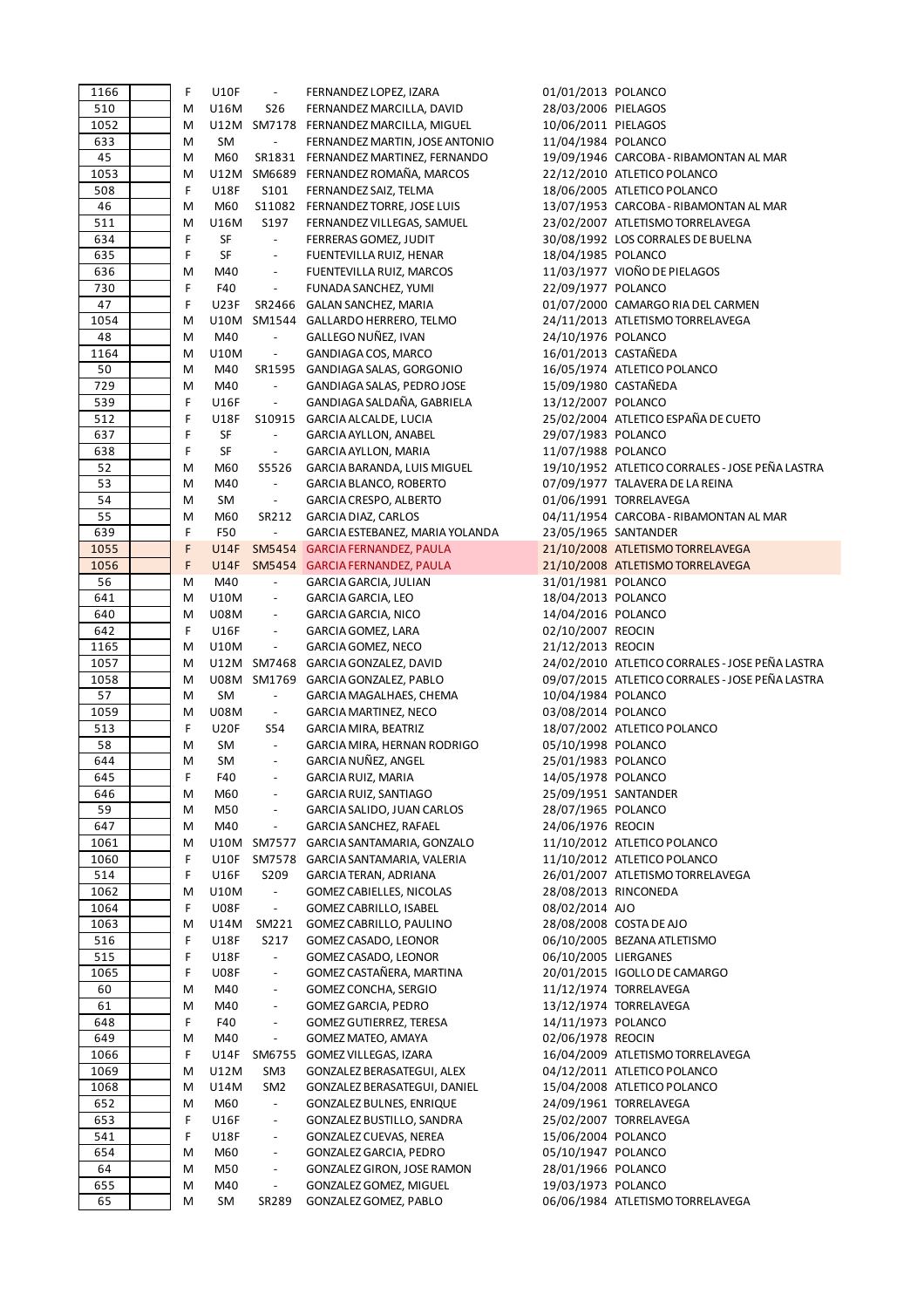| 1070       | F      |             |                                                      | U10F SM7581 GONZALEZ GONZALEZ, ENMA                |                      | 02/04/2013 ATLETICO POLANCO                     |
|------------|--------|-------------|------------------------------------------------------|----------------------------------------------------|----------------------|-------------------------------------------------|
| 1071       | F      | <b>U10F</b> | $\overline{\phantom{a}}$                             | GONZALEZ GONZALEZ, MARTA                           | 10/06/2013 POLANCO   |                                                 |
| 656        | F      | <b>U23F</b> | $\overline{\phantom{a}}$                             | GONZALEZ MARTINEZ, NATALIA                         | 29/03/2000 POLANCO   |                                                 |
| 657        | M      | U18M        | $\overline{\phantom{a}}$                             | GONZALEZ MARTINEZ, SAMUEL                          | 11/01/2005 POLANCO   |                                                 |
| 1072       | F      |             |                                                      | U10F SM7579 GONZALEZ MAZORRA, ARIADNA              |                      | 25/03/2013 ATLETICO POLANCO                     |
| 1073       | Μ      | U08M        | $\overline{\phantom{a}}$                             | GONZALEZ PALENCIA, MARCO                           |                      | 15/02/2014 TORRELAVEGA                          |
| 66         | F      | SF          |                                                      | GONZALEZ PELAYO, ANA                               | 01/11/1988 MADRID    |                                                 |
| 658        | М      | M60         | $\overline{\phantom{a}}$                             | GONZALEZ PENALES, CONSTANTINO                      |                      | 04/11/1958 BOO DE PIELAGOS                      |
| 67         | F      | F40         | $\overline{\phantom{a}}$                             | GONZALEZ RABRE, MIREIA                             | 29/01/1979 REQUEJADA |                                                 |
| 1067       | F      |             |                                                      | U10F SM7495 GONZALEZ RODRIGUEZ, HUGO               |                      | 15/03/2012 ATLETISMO TRASMIERA                  |
| 1074       | F      | <b>U10F</b> | SM441                                                | GONZALEZ RUIZ, ALICIA                              |                      | 05/01/2012 ATLETISMO TORRELAVEGA                |
| 1163       | M      |             |                                                      | U14M SM6059 GONZALEZ RUIZ, ALVARO                  |                      | 05/09/2009 ATLETICO POLANCO                     |
| 1162       | F      |             |                                                      | U10F SM7580 GONZALEZ RUIZ, MARTA                   |                      | 10/05/2013 ATLETICO POLANCO                     |
| 659        | М      | U14M        | $\overline{\phantom{a}}$                             | GONZALEZ SANCHEZ, IVAN                             |                      | 23/09/2009 BOO DE PIELAGOS                      |
| 1075       | М      | <b>U08M</b> | $\overline{\phantom{a}}$                             | GONZALEZ SANCHEZ, MATEO                            | 13/05/2016 MIENGO    |                                                 |
| 148        |        | M40         | $\overline{\phantom{a}}$                             |                                                    |                      |                                                 |
|            | М      |             | $\overline{\phantom{a}}$                             | GONZALEZ SINDE, EDUARDO                            | 01/06/1981 POLANCO   |                                                 |
| 660        | М      | SM          |                                                      | GONZALEZ SINDE, JONATAN                            | 10/05/1986 POLANCO   |                                                 |
| 68         | М      | SM          | $\overline{\phantom{a}}$                             | GONZALEZ SINDE, OSCAR                              | 09/11/1982 POLANCO   |                                                 |
| 1076       | F      |             |                                                      | U12F SM6543 GONZALEZ URQUIJO, ESTELA               |                      | 17/02/2010 ATLETICO CORRALES - JOSE PEÑA LASTRA |
| 518        | F      | <b>U16F</b> | S187                                                 | GONZALEZ URQUIJO, TANIA                            |                      | 11/01/2007 ATLETICO CORRALES - JOSE PEÑA LASTRA |
| 651        | M      | M40         | $\blacksquare$                                       | GONZALEZ VEGA, JUAN ANTONIO                        |                      | 10/09/1973 BOO DE PIELAGOS                      |
| 517        | F      | <b>U16F</b> | $\blacksquare$                                       | GONZALEZ, LUCIA                                    |                      | 09/06/2007 TORRELAVEGA                          |
| 62         | F      | F50         | $\overline{\phantom{a}}$                             | GONZALEZ, ROSA MARIA                               | 01/09/1965 MIENGO    |                                                 |
| 63         | F      | F50         | $\overline{\phantom{a}}$                             | GONZALEZ, SONIA                                    | 24/12/1967 POLANCO   |                                                 |
| 69         | F      | <b>U23F</b> |                                                      | S10724 GONZALO RUIZ, ZAIRA                         |                      | 24/06/2001 COSTA DE AJO                         |
| 70         | М      | M40         | $\overline{\phantom{a}}$                             | GUERRA SUAREZ, JAVIER                              | 08/03/1979 CUDON     |                                                 |
| 1077       | M      |             |                                                      | U12M SM6451 GUTIERREZ BALBAS, GAEL                 |                      | 25/04/2010 ATLETISMO TORRELAVEGA                |
| 1078       | М      |             |                                                      | U10M SM1403 GUTIERREZ BALBAS, KILIAN               |                      | 01/02/2013 ATLETISMO TORRELAVEGA                |
| 1079       | M      |             |                                                      | U14M SM7273 GUTIERREZ CABRERO, MARIO               |                      | 30/03/2008 ATLETISMO TORRELAVEGA                |
| 662        | Μ      | M40         | $\overline{\phantom{a}}$                             | GUTIERREZ CEBALLOS, PAUL                           | 01/02/1972 POLANCO   |                                                 |
| 663        | F      | F40         | $\overline{\phantom{a}}$                             | GUTIERREZ COSIO, SUSANA                            |                      | 02/04/1979 TORRELAVEGA                          |
| 664        | F      | F40         | $\overline{\phantom{a}}$                             | GUTIERREZ DIAZ, SILVIA                             | 03/11/1981 POLANCO   |                                                 |
| 71         | F      | F40         |                                                      | SR2119 GUTIERREZ DIEGO, VERONICA                   |                      | 19/12/1977 ATLETICO POLANCO                     |
| 665        | М      | M60         | $\overline{\phantom{a}}$                             | GUTIERREZ FERNANDEZ, JOSE MANUEL                   | 06/06/1949 POLANCO   |                                                 |
| 72         | F      | SF          | $\overline{\phantom{a}}$                             | GUTIERREZ FERNANDEZ, NOELIA                        | 26/12/1992 OREÑA     |                                                 |
| 543        | F      | U18F        | $\overline{\phantom{a}}$                             | GUTIERREZ GOMEZ, ADRIANA                           | 04/11/2004 POLANCO   |                                                 |
| 74         | M      | M50         | $\omega_{\rm c}$                                     | GUTIERREZ GUTIERREZ, AGUSTIN                       |                      | 28/08/1970 TORRELAVEGA                          |
| 73         | М      | SM          | S51                                                  | GUTIERREZ GUTIERREZ, JOSE ANGEL                    |                      | 12/11/1982 ATLETICO POLANCO                     |
| 75         | М      | M60         | SR1949                                               | GUTIERREZ RIVERO, ENRIQUE                          |                      | 12/10/1951 VILLA DE CABEZON                     |
| 666        | М      | M60         | $\overline{\phantom{a}}$                             | HARO IGLESIAS, JESUS                               | 07/08/1959 POLANCO   |                                                 |
| 667        | M      | M40         | $\overline{\phantom{a}}$                             | HAYA GARCIA, ALBERTO                               | 09/04/1975 CUDON     |                                                 |
| 668        | М      | U20M        | $\overline{\phantom{a}}$                             | HAYA GONZALEZ, ADRIAN FERNANDO                     | 16/07/2002 CUDON     |                                                 |
| 669        | M      | U18M        |                                                      | HAYA GONZALEZ, ALEX                                | 03/07/2004 CUDON     |                                                 |
|            |        |             |                                                      |                                                    |                      |                                                 |
| 670        | Μ      | U12M        | $\overline{\phantom{a}}$                             | HERNANDEZ ALVAREZ, GAEL                            | 14/05/2010 POLANCO   |                                                 |
| 671        | M      | U16M        | $\blacksquare$                                       | HERNANDEZ ALVAREZ, MARCO                           | 03/07/2007 POLANCO   |                                                 |
| 672        | Μ      | <b>U08M</b> | $\overline{\phantom{a}}$                             | HERNANDEZ ALVAREZ, NECO                            | 24/11/2014 POLANCO   |                                                 |
| 673        | Μ      | M40         | $\overline{\phantom{a}}$                             | HERNANDEZ MARTINEZ, IGNACIO                        | 26/06/1977 POLANCO   |                                                 |
| 1080       | Μ      | U10M        | $\overline{\phantom{a}}$                             | HERRERA ALONSO, ADRIAN                             | 03/08/2013 POLANCO   |                                                 |
| 1081       | M      | U12M        | $\overline{\phantom{a}}$                             | HERRERA ALONSO, DARIO                              | 28/03/2011 POLANCO   |                                                 |
| 674        | Μ      | M40         | $\overline{\phantom{a}}$                             | HERRERA FDZ, JAVI                                  |                      | 15/09/1978 RUMOROSO                             |
| 675        | F      |             |                                                      |                                                    |                      |                                                 |
| 1083       |        | F40         | $\overline{\phantom{a}}$                             | HERRERA LANDERAS, MARIA ISABEL                     | 10/06/1978 POLANCO   |                                                 |
| 1082       | M      |             |                                                      | U12M SM6582 HERRERA RUIZ, ADAHY                    |                      | 26/05/2010 ATLETICO POLANCO                     |
|            | M      |             |                                                      | U12M SM6582 HERRERA RUIZ, ADAHY                    |                      | 26/05/2010 ATLETICO POLANCO                     |
| 1084       | F      | <b>U08F</b> | $\overline{\phantom{a}}$                             | HERRERA RUIZ, CANDELA                              |                      | 27/07/2015 RUMOROSO                             |
| 519        | F      | U16F        | $\overline{\phantom{a}}$                             | HERRERAS RUMOROSO, LARA                            | 08/03/2007 POLANCO   |                                                 |
| 76         | М      | SM          | $\blacksquare$                                       | HERRERO MAZO, PABLO                                | 19/12/1992 SOLARES   |                                                 |
| 77         | F      | F40         | SR325                                                | HEVIA COSME, REBECA                                |                      | 19/02/1980 ATLETICO POLANCO                     |
| 1086       | Μ      | U10M        | $\blacksquare$                                       | HOZ BARRERA, ASIER                                 | 20/05/2013 BAREYO    |                                                 |
| 1085       | F      | U14F        | SM1280                                               | HOZ BARRERA, IZARA                                 |                      | 06/10/2009 COSTA DE AJO                         |
| 676        | М      | M40         | $\overline{\phantom{a}}$                             | HURTADO AYLLON, JOSE ANTONIO                       |                      | 26/07/1980 TORRELAVEGA                          |
| 1088       | F      | U14F        | $\overline{\phantom{a}}$                             | HUSILLOS RODRIGUEZ, CAROL                          | 01/07/2008 POLANCO   |                                                 |
|            | F      |             |                                                      |                                                    |                      |                                                 |
| 1087       |        | U14F        | S261                                                 | HUSILLOS RODRIGUEZ, VALERIA                        |                      | 01/07/2008 ATLETICO POLANCO                     |
| 1089       | F      | U14F        | SM6144                                               | IBAÑEZ GARCIA, ANDREA                              |                      | 01/12/2008 ATLETICO POLANCO                     |
| 1090       | M      | U12M        | $\overline{\phantom{a}}$                             | IGLESIAS FERNANDEZ, ALVARO                         |                      | 15/10/2010 VILLAMAYOR DE LA ARMUÑA              |
| 1091       | M      | <b>U08M</b> | $\Box$                                               | IGLESIAS FERNANDEZ, SERGIO                         |                      | 29/10/2014 VILLAMAYOR DE LA ARMUÑA              |
| 1092       | F      | U12F        |                                                      | SM1282 IGUAL TOCA, JANA                            |                      | 06/07/2011 COSTA DE AJO                         |
| 1093       | F      | <b>U10F</b> | SM15                                                 | IZQUIERDO PEREZ, ROMINA                            |                      | 24/05/2012 ATLETICO POLANCO                     |
| 677<br>678 | F<br>F | F40<br>F50  | $\overline{\phantom{a}}$<br>$\overline{\phantom{a}}$ | LABRADOR DIEZ, SILVIA<br>LANDERAS ARGUMOSA, MARISA | 07/04/1974 POLANCO   | 30/08/1962 BOO DE PIELAGOS                      |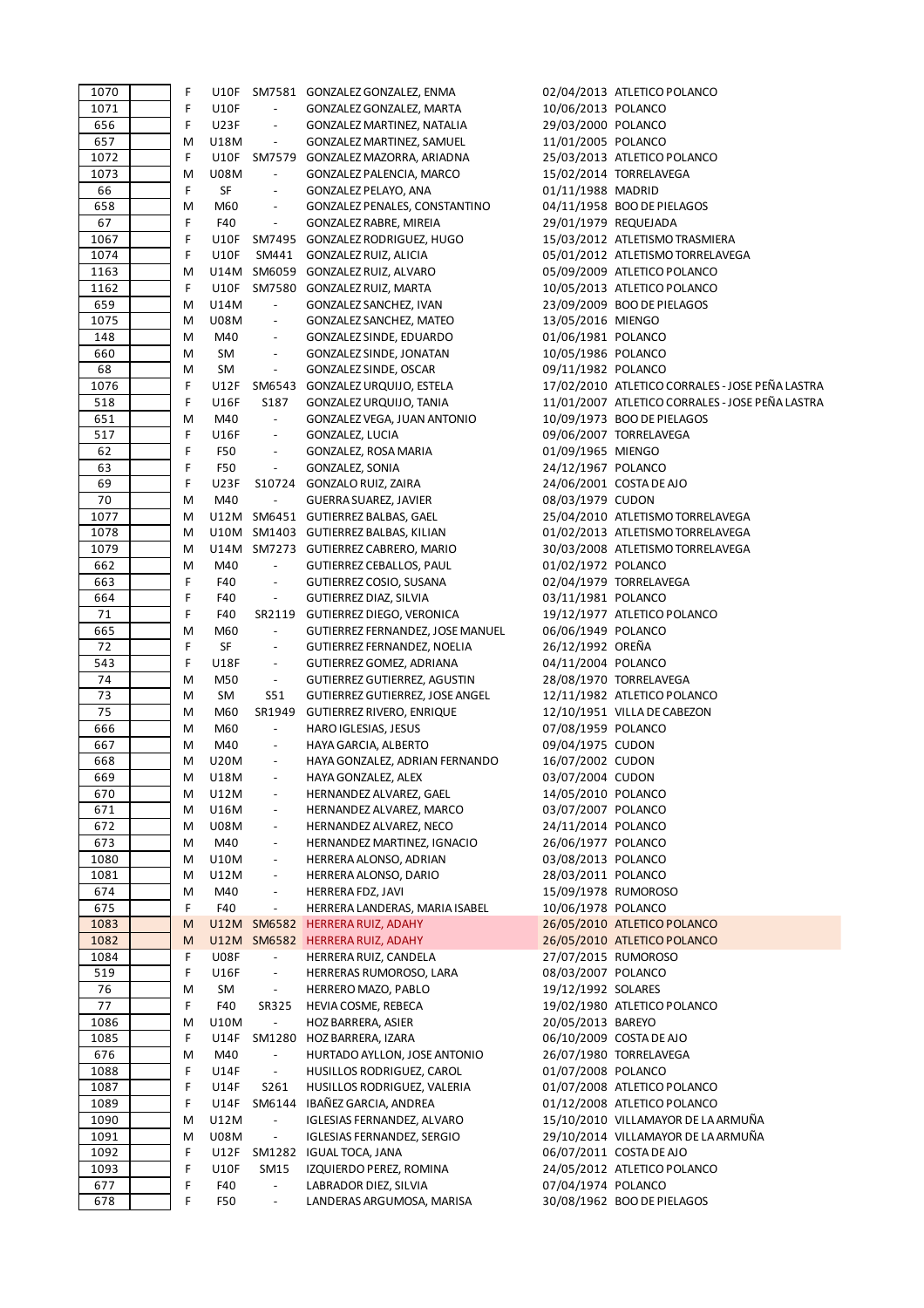| 679  | F | F60         | $\qquad \qquad -$         | LANDERAS ARGUMOSA, ROSA                     |                      | 03/07/1951 BOO DE PIELAGOS                      |
|------|---|-------------|---------------------------|---------------------------------------------|----------------------|-------------------------------------------------|
| 78   | F | F40         | $\overline{\phantom{0}}$  | LANZA PRIETO, MARISA                        |                      | 17/12/1975 SANTANDER                            |
| 79   | F | F40         |                           | S10653 LASO ABASCAL, MARIA REYES            | 19/10/1977 PIELAGOS  |                                                 |
| 80   | M | SM          | S95                       | LASTRA HERRERA, BORJA                       |                      | 10/04/1995 CARCOBA - RIBAMONTAN AL MAR          |
| 680  | M | SM          | $\mathbb{L}^{\mathbb{N}}$ | LAVIN ABASCAL, FELIPE                       | 27/01/1982 POLANCO   |                                                 |
| 1095 | F | U12F        | SM959                     | LAVIN PATINO, CLAUDIA                       |                      | 11/02/2011 CASTILLO SPORT 1922                  |
| 1094 | M | U10M        | $\overline{\phantom{a}}$  | LAVIN PATINO, MARCOS                        | 05/12/2013 VARGAS    |                                                 |
| 81   | F | SF          | $\frac{1}{2}$             | LEÑERO, AIDA                                | 25/11/1984 REQUEJADA |                                                 |
| 82   | M | U18M        | $\overline{\phantom{a}}$  | LESARRI, PABLO                              | 19/03/2005 SPRING    |                                                 |
| 1096 | M | U18M        | $\overline{\phantom{a}}$  | LESARRI, PEDRO                              | 19/03/2005 SPRING    |                                                 |
| 728  | F | F50         | $\overline{\phantom{m}}$  | LIAÑO GARCIA, MARIA JOSE                    | 10/08/1971 POLANCO   |                                                 |
| 1097 | F | U14F        |                           | SM5860 LINARES MATEU, DEVA                  |                      | 31/07/2009 ATLETISMO TORRELAVEGA                |
| 83   | F | F40         | $\overline{\phantom{a}}$  | LIZASO DE LA MORA, ZOE                      |                      | 17/10/1974 VALLE DE MENA                        |
| 1098 | F | U14F        |                           |                                             |                      | 01/12/2009 COSTA DE AJO                         |
|      |   |             |                           | SM6924 LLAMA LAVIN, MARTA                   |                      |                                                 |
| 1099 | M |             |                           | U10M SM6850 LLORENTE GONZALEZ, MATEO ZHUCUN |                      | 24/01/2012 ATLETICO ESPAÑA DE CUETO             |
| 681  | F | F50         | $\overline{\phantom{a}}$  | LOBATO MARTINEZ, INMACULADA                 |                      | 17/07/1969 TORRELAVEGA                          |
| 682  | F | SF          | $\overline{\phantom{a}}$  | LOPEZ CACHO, MARIA TERESA                   | 12/12/1984 POLANCO   |                                                 |
| 1100 | F | <b>U10F</b> | SM112                     | LOPEZ DAMICO, MARTINA                       |                      | 10/11/2012 EDM CAYON - HELIOS DICA              |
| 84   | M | M40         | $\blacksquare$            | LOPEZ DUEÑAS, EDUARDO                       | 07/06/1980 CASTAÑEDA |                                                 |
| 85   | M | M40         | $\blacksquare$            | LOPEZ FRIAS, MANUEL                         | 29/07/1978 EL BOSQUE |                                                 |
| 521  | M | U18M        | S263                      | LOPEZ OBREGON, ALVARO                       |                      | 04/10/2005 ATLETICO POLANCO                     |
| 86   | F | F40         | $\blacksquare$            | LOPEZ SANCHEZ, MARIA DOLORES                | 13/04/1981 PARBAYON  |                                                 |
| 87   | M | SM          |                           | MANTECON IZQUIERDO, OSCAR                   | 20/12/1997 CARTES    |                                                 |
| 683  | F | F40         | $\overline{\phantom{a}}$  | MARCILLA GARCIA, MARIA ANGELES              |                      | 30/06/1977 RENEDO DE PIELAGOS                   |
| 104  | F | F40         |                           | S10441 MARCO OYARZABAL, DOLORES             |                      | 17/01/1979 KON SPORTS                           |
| 1101 | F | U14F        |                           | SM6205 MARCOS CABALLERO, REBECA             |                      | 19/07/2008 ATLETISMO TORRELAVEGA                |
| 684  | F | F60         | $\blacksquare$            | MARTIN ALONSO, PURIFICACION                 |                      | 31/01/1959 TORRELAVEGA                          |
| 88   | F | SF          | $\overline{\phantom{a}}$  | MARTIN DE AGUILERA MORENO, ADRIANA          | 30/03/1985 MADRID    |                                                 |
| 522  | M | U18M        |                           | S11245 MARTIN SAMOS, PABLO                  |                      | 29/01/2004 BEZANA ATLETISMO                     |
| 1102 | M | U14M        | $\overline{\phantom{a}}$  | MARTINEZ AZCONA, CARLOS                     | 17/07/2009 ARNUERO   |                                                 |
| 1103 | F | U14F        |                           | MARTINEZ AZCONA, CRISTINA                   | 17/07/2009 ARNUERO   |                                                 |
| 1104 | F | U14F        | $\overline{\phantom{a}}$  | MARTINEZ AZCONA, ESTELA                     | 17/07/2009 ARNUERO   |                                                 |
| 685  | F | F40         | $\overline{\phantom{a}}$  | MARTINEZ BUSTILLO, ALICIA                   | 15/01/1973 POLANCO   |                                                 |
| 89   | М | M60         | $\overline{\phantom{a}}$  | MARTINEZ CRESPO, AMANDO                     | 01/01/1960 VARGAS    |                                                 |
| 686  | F | U16F        |                           | MARTINEZ DIEZ, VALENTINA                    | 16/06/2007 POLANCO   |                                                 |
| 1105 | M | U08M        | $\overline{\phantom{a}}$  | MARTOS ALONSO, DIEGO                        | 12/12/2014 POLANCO   |                                                 |
| 90   | F | F40         | $\overline{\phantom{a}}$  |                                             |                      | 19/11/1980 TORRELAVEGA                          |
| 91   | F |             |                           | MATEU DIEZ, ALEXANDRA                       |                      | 17/11/1970 CAMARGO RIA DEL CARMEN               |
|      |   | F50         |                           | S11065 MAZORRA PEREZ, ALEJANDRA             |                      |                                                 |
| 92   | M | M40         |                           | SR2392 MENA FERNANDEZ, JUAN MANUEL          |                      | 16/06/1976 ATLETICO ESPAÑA DE CUETO             |
| 1106 | F | U10F        |                           | SM7546 MENA RUIZ, EMMA                      |                      | 28/02/2012 ATLETICO ESPAÑA DE CUETO             |
| 687  | F | F60         | $\overline{\phantom{a}}$  | MERINO GONZALEZ, MARIA JESUS                | 29/06/1960 SANTANDER |                                                 |
| 93   | M | M40         | $\overline{\phantom{a}}$  | MESONES GUTIERREZ, SERGIO                   |                      | 21/09/1977 MATAMOROSA                           |
| 523  | M | U14M        |                           | MIGUEL ARROYO, ZEUS                         | 04/02/2009 POLANCO   |                                                 |
| 688  | F | F50         | $\overline{\phantom{a}}$  | MIRA SOTO, MATILDE                          | 06/12/1969 POLANCO   |                                                 |
| 1107 | F | U12F        | SM6684                    | MORENO BLANCO, CARMEN                       |                      | 25/12/2010 GO FIT - OLIMPIA SAN ROMAN           |
| 94   | F | F50         | SR275                     | MORENO SANTA CRUZ, MARISOL                  |                      | 04/07/1971 CAMARGO RIA DEL CARMEN               |
| 95   | F | <b>U23F</b> | $\overline{a}$            | MORENO, DANA                                | 22/05/2001 SANTANDER |                                                 |
| 1108 | M | U10M        | SM6879                    | MUGICA FERNANDEZ, VICTOR                    |                      | 03/05/2012 ATLETICO ESPAÑA DE CUETO             |
| 96   | M | M40         | SR2374                    | MUGICA PUENTE, VICTOR                       |                      | 02/06/1972 ATLETICO ESPAÑA DE CUETO             |
| 542  | М | U18M        | $\blacksquare$            | MUÑOS TRUEBA, MARCOS                        | 08/11/2005 COLINDRES |                                                 |
| 689  | F | F50         | $\overline{\phantom{a}}$  | MUÑOZ BARRO, CARMEN                         | 25/05/1964 SUANCES   |                                                 |
| 1109 | M | <b>U08M</b> | $\overline{\phantom{a}}$  | MUÑOZ DE LA TORRE, TIAGO                    | 09/06/2014 REQUEJADA |                                                 |
| 97   | M | M60         | $\overline{\phantom{a}}$  | MUÑOZ FERNANDEZ, JAVIER                     |                      | 07/03/1961 TORRELAVEGA                          |
| 690  | М | SM          | $\overline{\phantom{a}}$  | MUÑOZ LEMA, OLIVER                          | 01/12/1987 REQUEJADA |                                                 |
| 98   | M | SM          | SR14                      | NAMMARI SAIZ, ZEID                          |                      | 02/06/1988 ATLETICO CORRALES - JOSE PEÑA LASTRA |
| 1110 | M | U14M        | SM <sub>1</sub>           | NORIEGA GARCIA, DIEGO                       |                      | 18/08/2008 ATLETICO POLANCO                     |
| 1111 | M | U10M        | $\overline{\phantom{a}}$  | NORIEGA GARCIA, MAURO                       | 13/01/2012 POLANCO   |                                                 |
| 146  | M | M40         | $\overline{\phantom{a}}$  | NORIEGA RUIZ, JOSE ENRIQUE                  | 01/12/1976 POLANCO   |                                                 |
| 99   | M | M50         |                           | NUÑEZ GONZALEZ, EULOGIO                     | 03/11/1969 NAVARRETE |                                                 |
| 1112 | M | U10M        | $\frac{1}{2}$             | OBREGON AROZAMENA, NICO                     | 24/05/2013 RUMOROSO  |                                                 |
| 1113 | F | <b>U08F</b> | $\overline{\phantom{a}}$  | OBREGON AROZAMENA, NOA                      | 24/04/2015 POLANCO   |                                                 |
| 1115 | M | <b>U08M</b> | $\overline{\phantom{m}}$  | ODRIOZOLA FERNANDEZ, DIEGO                  | 07/10/2017 POLANCO   |                                                 |
| 1114 | F | <b>U08F</b> | $\overline{\phantom{a}}$  | ODRIOZOLA FERNANDEZ, JULIA                  | 17/01/2014 POLANCO   |                                                 |
| 100  | M | M40         | $\frac{1}{2}$             | ODRIOZOLA REGO, ALEJANDRO                   | 10/02/1979 POLANCO   |                                                 |
|      |   |             |                           |                                             |                      |                                                 |
| 1116 | M | U10M        | SM7275                    | ORIA GOMEZ, MARCOS                          |                      | 03/05/2012 EDM CAYON - HELIOS DICA              |
| 1117 | F | <b>U08F</b> | $\overline{\phantom{a}}$  | ORIA GUTIERREZ, VEGA                        | 25/04/2015 REOCIN    |                                                 |
| 691  | M | SM          |                           | ORTIZ MANZANEDO, FERNANDO                   | 08/04/1988 POLANCO   |                                                 |
| 1118 | M | U14M        | $\overline{\phantom{a}}$  | ORTIZ RODRIGUEZ, ELIAN                      | 17/07/2008 RUMOROSO  |                                                 |
| 1119 | F | U12F        | $\overline{\phantom{a}}$  | ORTIZ RODRIGUEZ, NAMIBIA                    | 28/11/2010 RUMOROSO  |                                                 |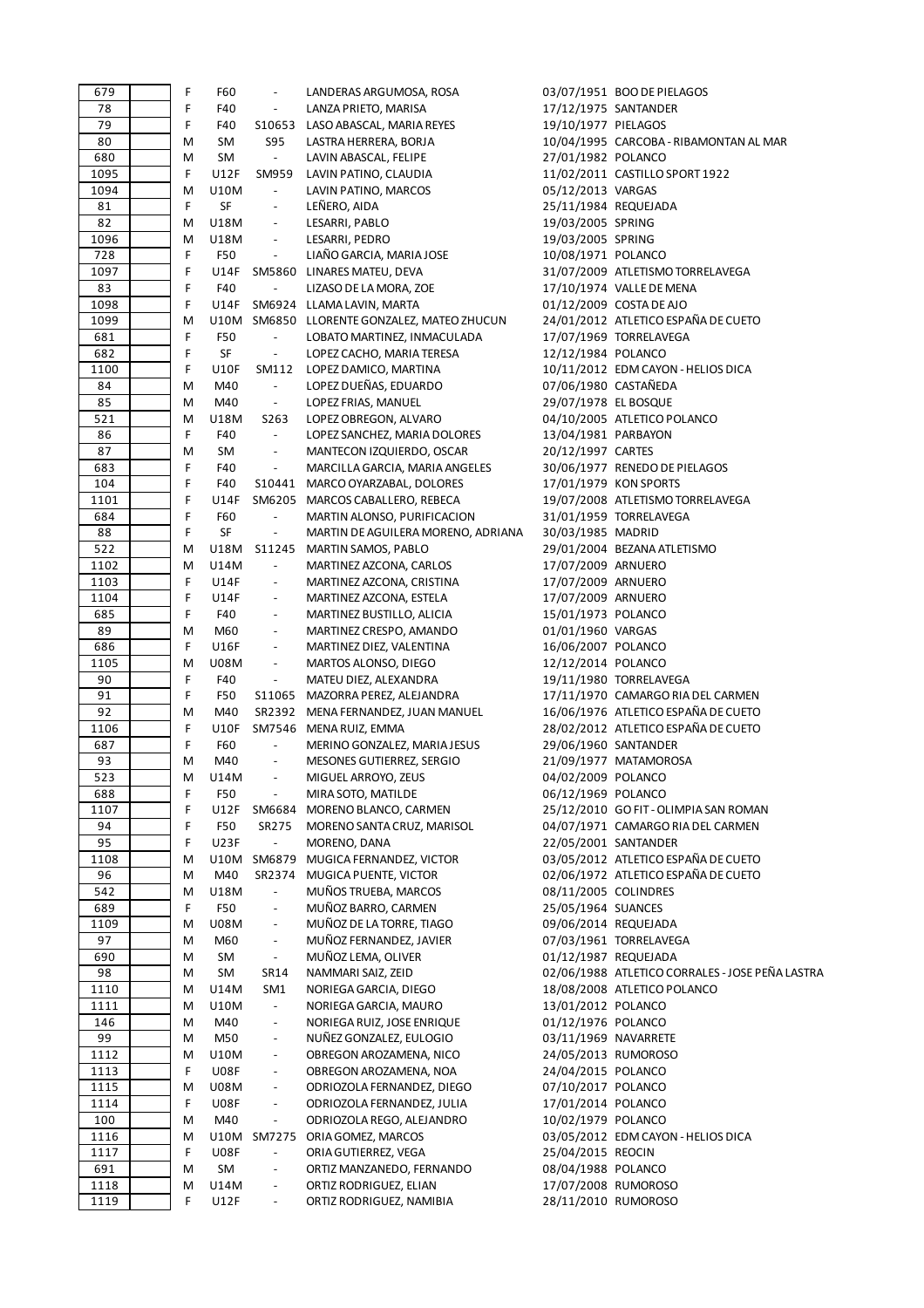| 692          | M | M40         | $\overline{\phantom{a}}$    | ORTIZ RUIZ, SERGIO                  | 01/11/1978 POLANCO   |                                                 |
|--------------|---|-------------|-----------------------------|-------------------------------------|----------------------|-------------------------------------------------|
| 101          | M | U23M        | $\overline{\phantom{a}}$    | ORTIZ USLE, ALEJANDRO               | 23/10/2000 MERUELO   |                                                 |
| 102          | M | M50         |                             | S10764 OTERO RODRIGUEZ, EDUARDO     |                      | 10/07/1964 ATLETICO CORRALES - JOSE PEÑA LASTRA |
| 103          | F | F50         | $\mathcal{L}_{\mathcal{A}}$ | OVIEDO QUEVEDO, JACINTA             | 09/08/1963 POLANCO   |                                                 |
| 105          | F | F40         | SR200                       | PASCUAL GONZALEZ, MARIA DEL PUY     |                      | 20/06/1974 VALLES PASIEGOS - SOBAOS LUCA        |
| 693          | M | M40         | $\overline{\phantom{a}}$    | PASCUAL ORTIZ, PEDRO                | 26/09/1976 POLANCO   |                                                 |
| 1121         | F | <b>U08F</b> |                             | SM1251 PASCUAL RUIZ, CRISTINA       |                      | 24/09/2014 ATLETICO ESPAÑA DE CUETO             |
| 1120         | F | U12F        |                             | SM7464 PASCUAL RUIZ, SARA           |                      | 19/11/2010 ATLETICO ESPAÑA DE CUETO             |
|              |   |             |                             |                                     |                      |                                                 |
| 696          | F | F50         | $\blacksquare$              | PEDRAJA FERNANDEZ, ANA ROSA         | 06/01/1965 REOCIN    |                                                 |
| 695          | F | F50         | $\overline{\phantom{a}}$    | PEDRAJA FERNANDEZ, ANGELICA         | 26/01/1966 PALMA     |                                                 |
| 694          | F | F50         | $\overline{\phantom{a}}$    | PEDRAJA FERNANDEZ, CARMEN           |                      | 05/06/1970 CABEZON DE LA SAL                    |
| 697          | F | F40         | $\overline{\phantom{a}}$    | PEDRAJA MARTINEZ, ELENA             | 11/07/1977 POLANCO   |                                                 |
| 106          | F | F40         | S7312                       | PELAYO GONZALEZ, IRENE              | 16/02/1980 PIELAGOS  |                                                 |
| 698          | F | SF          | $\overline{\phantom{a}}$    | PEÑA DE LA RIVA, MARIA              | 24/03/1985 POLANCO   |                                                 |
| 107          | M | M40         |                             | S10437 PEÑA MARTINEZ, VICTOR RAMON  |                      | 01/04/1974 ATLETICO POLANCO                     |
| $\mathbf{1}$ | M | SM          | S265                        | PEREZ ABASCAL, ANTONIO              |                      | 10/01/1984 CARCOBA - RIBAMONTAN AL MAR          |
| 524          | F | U18F        |                             | SM5422 PEREZ GARCIA, ANDREA         |                      | 29/11/2004 ATLETICO CORRALES - JOSE PEÑA LASTRA |
| 1123         | M |             |                             | U12M SM6580 PEREZ GARCIA, ASIER     |                      | 01/07/2010 ATLETICO CORRALES - JOSE PEÑA LASTRA |
| 1124         | F |             |                             | U12F SM6609 PEREZ LAVIN, ALBA       |                      | 06/08/2010 ATLETISMO TORRELAVEGA                |
| 1122         | M |             |                             | U10M SM1652 PEREZ LAVIN, DARIO      |                      | 02/12/2012 ATLETISMO TORRELAVEGA                |
| 108          | M | SM          | $\blacksquare$              | PEREZ OVIEDO, CARLOS                |                      | 12/01/1989 LOS CORRALES DE BUELNA               |
|              |   |             |                             |                                     |                      |                                                 |
| 109          | M | M40         |                             | SR2284 PEREZ RUIZ, JOSE IGNACIO     |                      | 26/08/1975 ATLETICO CORRALES - JOSE PEÑA LASTRA |
| 1125         | F | U12F        |                             | SM1419 PIÑA RUEDA, CLAUDIA          |                      | 08/04/2011 INFICANT - VILLA DE NOJA             |
| 699          | M | M40         | $\blacksquare$              | PISANO RUMOROSO, RAFAEL             | 07/11/1981 POLANCO   |                                                 |
| 110          | M | SM          | $\overline{\phantom{a}}$    | PORTO GALLEGO, PABLO                | 10/09/1989 POLANCO   |                                                 |
| 731          | M | M40         | $\overline{\phantom{a}}$    | POZUETA DE DIEGO, MIGUEL            | 29/09/1977 POLANCO   |                                                 |
| 700          | F | U16F        | $\overline{\phantom{a}}$    | POZUETA FUNADA, SAYURI              |                      | 06/04/2007 TORRELAVEGA                          |
| 701          | F | F40         | $\blacksquare$              | PRIETO GONZALEZ, SORAYA             | 12/02/1978 POLANCO   |                                                 |
| 111          | M | M40         | S106                        | PUENTE VILLEGAS, SALVADOR           |                      | 23/10/1972 MONTE CILDA - VALLE DE TORANZO       |
| 1126         | F | U14F        |                             | SM7433 QUINTANA CEBALLOS, MARINA    |                      | 01/08/2008 GO FIT - OLIMPIA SAN ROMAN           |
| 112          | M | M40         | $\blacksquare$              | QUINTIAL, JOSE MARIA                |                      | 06/05/1976 TORRELAVEGA                          |
| 113          | M | M40         |                             | SR2143 RIAÑO VILDA, OLIVER          |                      | 07/05/1980 INDEPENDIENTE                        |
| 702          | M | M50         | $\blacksquare$              | RICO RAMOS, MANUEL                  | 02/03/1969 POSADILLO |                                                 |
| 114          | M | M40         | $\overline{\phantom{a}}$    | RIGO BARCELO, TOMEU                 | 26/07/1973 PALMA     |                                                 |
| 525          | M | U16M        | $\overline{\phantom{a}}$    | RIGO PEDRAJA, VICTOR                | 22/09/2006 PALMA     |                                                 |
| 116          | M | M40         | $\overline{\phantom{a}}$    | RIOS CALVENTE, FRANCISCO            | 11/04/1972 MOGRO     |                                                 |
| 115          | F | SF          | $\overline{\phantom{a}}$    | RIOS CASTRO, VERONICA               | 02/08/1986 SANTANDER |                                                 |
| 1127         | M | U10M        | $\overline{\phantom{a}}$    | RIOS GONZALEZ, SERGIO               | 31/05/2012 MOGRO     |                                                 |
| 1128         | F | U14F        | $\overline{\phantom{a}}$    | RIVERO GONZALEZ, ELISABETH          | 04/02/2008 POLANCO   |                                                 |
| 117          |   | M40         | $\overline{\phantom{a}}$    |                                     | 02/11/1972 SANTANDER |                                                 |
|              | M |             |                             | ROBLEDO RENERO, MARIANO             |                      |                                                 |
| 703          | M | M50         | $\overline{\phantom{a}}$    | ROCA GALNARES, PEDRO ENRIQUE        | 03/08/1966 POLANCO   |                                                 |
| 1129         | F | U14F        | $\overline{\phantom{a}}$    | RODEÑO DIAZ, DANIELA                | 11/02/2009 MIENGO    |                                                 |
| 704          | F | F40         | $\overline{\phantom{a}}$    | RODRIGUEZ ACEREDA, ZAIOA            | 01/08/1978 POLANCO   |                                                 |
| 1130         | F | U08F        | $\overline{\phantom{a}}$    | RODRIGUEZ GOMEZ, NATALIA            | 05/07/2014 SELAYA    |                                                 |
| 118          | M | M50         | SR1594                      | RODRIGUEZ GONZALEZ, JOSE ALBERTO    |                      | 04/09/1966 ATLETICO POLANCO                     |
| 526          | F | U16F        | SM7323                      | RODRIGUEZ MUÑOZ, SOL                |                      | 30/06/2006 ATLETICO POLANCO                     |
| 705          | M | M60         | $\overline{\phantom{a}}$    | RODRIGUEZ MURIEDAS, AVELINO         | 13/03/1953 POLANCO   |                                                 |
| 119          | Μ | M40         | $\overline{\phantom{a}}$    | RODRIGUEZ RUIZ DE SALAZAR, JESUS    | 07/12/1978 SELAYA    |                                                 |
| 1131         | M | U08M        | $\overline{\phantom{a}}$    | RONDON IZQUIERDO, NEIZAN            |                      | 18/07/2014 BARCENA DE CUDON                     |
| 120          | F | F40         | $\overline{\phantom{a}}$    | RUIZ AIZPEOLEA, EVA                 | 07/08/1978 POLANCO   |                                                 |
| 727          | F | F40         | $\overline{\phantom{a}}$    | RUIZ AIZPEOLEA, MARTA               | 07/08/1978 POLANCO   |                                                 |
| 121          | Μ | M40         | SR223                       | RUIZ BORBOLLA, DANIEL JOSE          |                      | 27/09/1977 INFICANT - VILLA DE NOJA             |
| 1132         | F | <b>U10F</b> | SM181                       | RUIZ CORTABITARTE, NOA              |                      | 03/03/2012 COSTA DE AJO                         |
| 706          | F | F60         | $\blacksquare$              | RUIZ CUELI, NIEVES                  | 15/05/1959 POLANCO   |                                                 |
| 1134         | M | <b>U08M</b> | $\overline{\phantom{a}}$    | RUIZ DE VILLA SOLORZANO, DANIEL     |                      | 13/04/2016 TORRELAVEGA                          |
|              |   |             |                             |                                     |                      |                                                 |
| 1133         | M | U10M        | $\overline{\phantom{a}}$    | RUIZ DE VILLA SOLORZANO, MARIO      |                      | 25/11/2012 TORRELAVEGA                          |
| 1135         | M |             |                             | U12M SM1898 RUIZ FERNANDEZ, JOEL    | 06/05/2011 PIELAGOS  |                                                 |
| 1136         | M | <b>U08M</b> | $\overline{\phantom{a}}$    | RUIZ FERNANDEZ, RUBEN               |                      | 29/03/2016 LAS PRESILLAS                        |
| 707          | F | F50         | $\overline{\phantom{a}}$    | RUIZ GOMEZ, BELEN                   | 18/08/1964 VARGAS    |                                                 |
| 1137         | F | <b>U08F</b> | $\blacksquare$              | RUIZ MEGIA, ANGELA                  | 20/09/2015 AJO       |                                                 |
| 527          | M | U18M        | S166                        | RUIZ ORIA, MIKEL                    |                      | 12/02/2005 ATLETICO ESPAÑA DE CUETO             |
| 1138         | F |             | U10F SM1604                 | RUIZ PEÑA, VALERIA                  |                      | 23/02/2012 ATLETICO CORRALES - JOSE PEÑA LASTRA |
| 708          | F | SF          | $\overline{\phantom{a}}$    | RUIZ SORDO, AROA                    |                      | 24/07/1984 TORRELAVEGA                          |
| 1139         | M | <b>U08M</b> | $\overline{\phantom{a}}$    | RUIZ VILLAFRUELA, MATEO             | 21/05/2015 AJO       |                                                 |
| 1140         | M | <b>U08M</b> | $\blacksquare$              | SACEDA VELARDE, AARON               |                      | 12/05/2015 TORRELAVEGA                          |
| 1141         | F |             |                             | U14F SM5930 SACEDA VELARDE, SHAYANA |                      | 04/06/2009 ATLETISMO TORRELAVEGA                |
| 122          | M | M40         | $\overline{\phantom{a}}$    | SAGASTIGORDIA MARTINEZ, ROBERTO     |                      | 02/12/1973 TORRELAVEGA                          |
| 1142         | F | U12F        | SM177                       | SAINZ MARTIN, MARTINA               |                      | 29/12/2011 CASTILLO SPORT 1922                  |
| 123          | M | M50         | $\blacksquare$              | SAINZ PELAYO, FERNANDO              |                      | 22/02/1970 MAZCUERRAS                           |
|              |   |             |                             |                                     |                      |                                                 |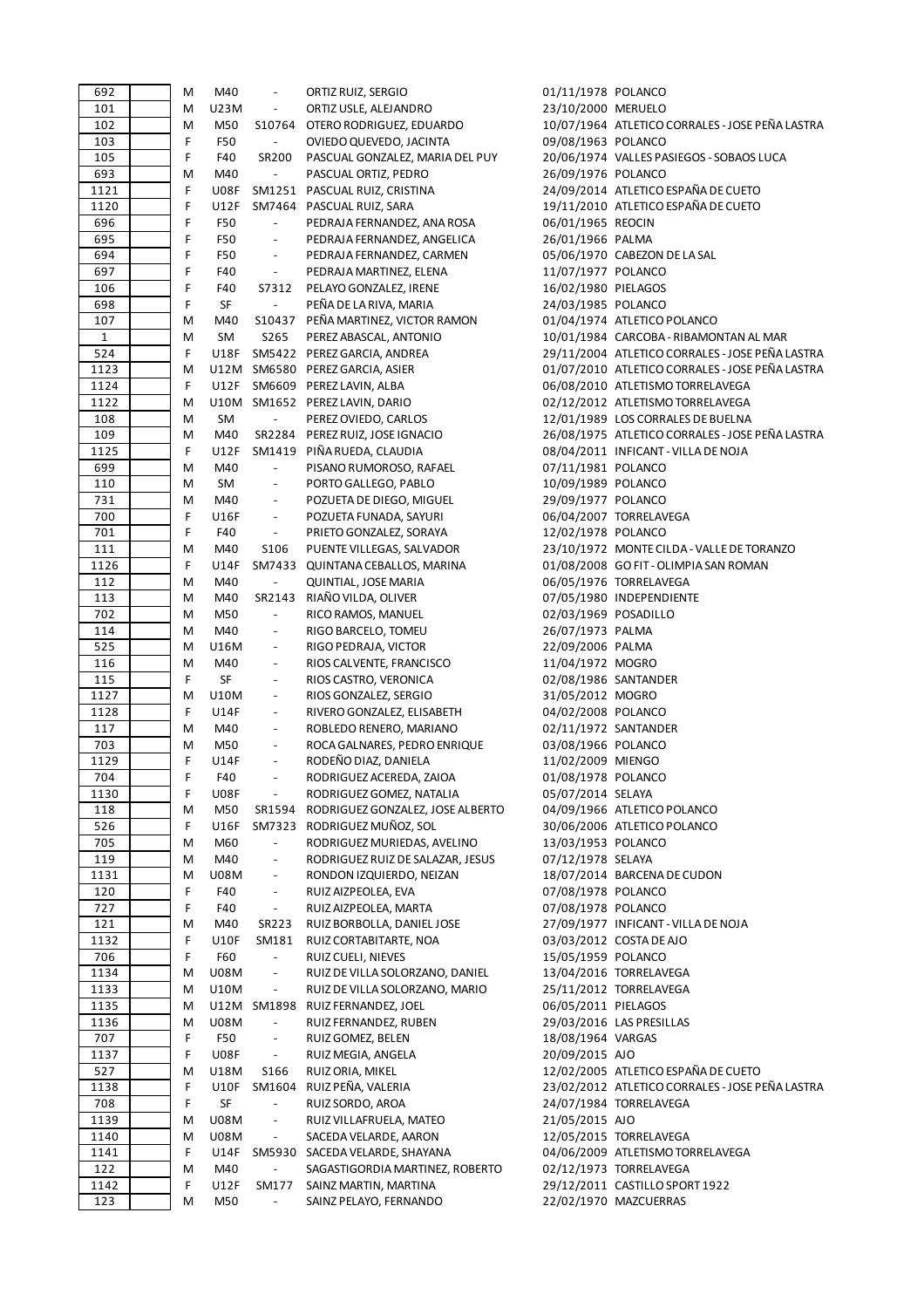| 125         | M      | SM                  | S9303                    | SAINZ RUIZ, FERNANDO                                        | 25/11/1989 PIELAGOS  |                                                                                |
|-------------|--------|---------------------|--------------------------|-------------------------------------------------------------|----------------------|--------------------------------------------------------------------------------|
| 124         | M      | SM                  | S9754                    | SAINZ RUIZ, IVAN                                            | 18/02/1991 PIELAGOS  |                                                                                |
| 126         | F      | F40                 |                          | SR2357 SAIZ ALVAREZ, NURIA                                  |                      | 05/07/1975 VALLES PASIEGOS - SOBAOS LUCA                                       |
| 733         | M      | M50                 | $\blacksquare$           | SAIZ DE LA RIVA, RAFAEL                                     | 16/07/1967 POLANCO   |                                                                                |
| 528         | F      | U18F                |                          | SM4388 SAIZ GONZALEZ, LUCIA                                 |                      | 12/02/2005 ATLETICO POLANCO                                                    |
| 709         | F      | SF                  | $\blacksquare$           | SAIZ RUIZ, LETICIA                                          | 09/06/1983 POLANCO   |                                                                                |
|             | F      | F40                 |                          | SALDAÑA LANDERAS, ROSA                                      |                      | 04/09/1977 RINCONEDA                                                           |
| 710         |        |                     |                          |                                                             |                      |                                                                                |
| 711         | M      | M60                 | $\overline{\phantom{a}}$ | SALDAÑA SAINZ, ALBERTO                                      |                      | 21/07/1950 BOO DE PIELAGOS                                                     |
| 1144        | M      | <b>U08M</b>         | $\Box$                   | SAN EMETERIO RUIZ, ANGEL                                    | 09/04/2014 AJO       |                                                                                |
| 1143        | M      |                     |                          | U12M SM1316 SAN EMETERIO RUIZ, JOSE                         |                      | 31/10/2011 COSTA DE AJO                                                        |
| 712         | F      | F40                 | $\overline{\phantom{a}}$ | SAN MIGUEL INDIGORAS, VERONICA                              | 22/03/1980 POLANCO   |                                                                                |
| 529         | M      | U16M                | $\overline{\phantom{a}}$ | SANCHEZ GARCAA, ALEJO                                       |                      | 25/04/2007 PUENTE SAN MIGUEL                                                   |
| 127         | M      | U23M                |                          | S10716 SANCHEZ GARCIA, HECTOR                               |                      | 08/04/2001 ATLETISMO TORRELAVEGA                                               |
| 128         | M      | SM                  | $\overline{\phantom{a}}$ | SANCHEZ PEREZ, DANIEL                                       |                      | 29/02/1984 SANTANDER                                                           |
| 713         | F      | F40                 | $\overline{\phantom{a}}$ | SANCHEZ RUISOTO, ALICIA                                     | 29/10/1973 PIELAGOS  |                                                                                |
| 1145        | M      |                     |                          | U12M SM1268 SANCHO PANIEGO, BELTRAN                         |                      | 25/07/2011 BEZANA ATLETISMO                                                    |
| 714         | M      | M40                 | $\blacksquare$           | SANCHO RUIZ, JUAN LUIS                                      | 15/11/1976 POLANCO   |                                                                                |
|             |        |                     |                          |                                                             |                      |                                                                                |
| 1146        | F      | <b>U08F</b>         | SM139                    | SANMARTIN GONZALEZ, ANTIA                                   |                      | 27/08/2014 BEZANA ATLETISMO                                                    |
| 129         | M      | M40                 |                          | SR1602 SANTIAGO BROCH, SERGIO                               |                      | 21/03/1975 INDEPENDIENTE                                                       |
| 1147        | F      | U12F                | $\blacksquare$           | SANTIAGO ESCOBAR, BRENDA                                    |                      | 09/08/2010 TORRELAVEGA                                                         |
| 130         | M      | SM                  | $\blacksquare$           | SANTOVENIA MANTECON, PABLO                                  | 03/11/1998 POLANCO   |                                                                                |
| 530         | M      | U16M                | S122                     | SAÑUDO PEÑA, ULISES                                         |                      | 09/02/2006 ATLETISMO TORRELAVEGA                                               |
| 715         | M      | M60                 | $\overline{\phantom{a}}$ | SAÑUDO PEREZ, FERNANDO                                      | 19/11/1956 POLANCO   |                                                                                |
| 131         | F      | F40                 |                          | S11090 SAÑUDO SEDANO, CRISTINA                              |                      | 04/03/1976 ATLETISMO SELAYA - JOSELIN                                          |
| 531         | F      | U16F                | S274                     | SECADA BLANCO, LUCIA                                        |                      | 13/06/2007 ATLETICO POLANCO                                                    |
| 532         | M      | U16M                | S270                     | SELLES CORONA, MARIO                                        |                      | 17/03/2006 ATLETICO POLANCO                                                    |
| 533         | F      | U16F                | S271                     | SELLES CORONA, NURIA                                        |                      | 13/09/2007 ATLETICO POLANCO                                                    |
| 132         | M      | SM                  | $\overline{\phantom{a}}$ | SEÑAS PEON, DAVID                                           |                      | 27/10/1989 TORRELAVEGA                                                         |
|             |        |                     |                          |                                                             |                      |                                                                                |
| 133         | Μ      | SM                  | $\Box$                   | SEÑAS PEON, PABLO                                           |                      | 22/06/1997 TORRELAVEGA                                                         |
| 1148        | F      |                     |                          | U10F SM1643 SIRAGE EDDINE KARAFLI, HIBA                     |                      | 29/03/2013 INDEPENDIENTE                                                       |
| 1149        | F      | U14F                |                          | SM5869 SIRAGE EDDINE KARAFLI, RANIA                         |                      | 21/11/2009 INDEPENDIENTE                                                       |
| 1150        | M      |                     |                          | U14M SM7110 SOLANA DE CASTRO, ALVARO                        |                      | 06/06/2008 CARCOBA - RIBAMONTAN AL MAR                                         |
| 134         | Μ      | M50                 | S8267                    | SOLANA GARCIA, JOSE MANUEL                                  |                      | 08/11/1967 CARCOBA - RIBAMONTAN AL MAR                                         |
| 135         | F      | F40                 | $\overline{\phantom{a}}$ | SOUSA SANCHEZ, CARLOTA                                      |                      | 01/06/1977 TORRELAVEGA                                                         |
| 1151        | F      | U10F                |                          | SM6922 TEJO OBREGON, ZOE                                    |                      | 24/03/2012 CAMARGO RIA DEL CARMEN                                              |
| 137         | M      | M50                 |                          | S9737 TERAN VIGIL, GONZALO                                  |                      | 07/09/1963 BM ATLETICO COLINDRES                                               |
| 136         | F      | SF                  | $\blacksquare$           | TERAN, ESTEFANIA                                            |                      | 13/07/1983 TORRELAVEGA                                                         |
| 1152        | F      | U12F                |                          | SM6859 TOCA LANTARON, PAULA                                 |                      | 07/02/2011 ATLETICO ESPAÑA DE CUETO                                            |
| 138         |        |                     |                          |                                                             |                      | 30/10/1978 ATLETICO ESPAÑA DE CUETO                                            |
| 139         |        |                     |                          |                                                             |                      |                                                                                |
|             | M      | M40                 |                          | SR2411 TORRES BLAZQUEZ, SERGIO                              |                      |                                                                                |
|             | M      | M40                 |                          | SR2411 TORRES BLAZQUEZ, SERGIO                              |                      | 30/10/1978 ATLETICO ESPAÑA DE CUETO                                            |
| 51          | м      | SM                  | $\overline{\phantom{a}}$ | TRAPAFA FUENTEVILLA, JOSE LUIS                              | 21/05/1998 POLANCO   |                                                                                |
| 732         | M      | M50                 | $\overline{\phantom{a}}$ | TRAPAGA GARCIA, JOSE LUIS                                   | 07/04/1971 POLANCO   |                                                                                |
| 140         | M      | M40                 |                          | TRASPUESTO CORDOBA, FELIPE                                  |                      | 17/05/1975 SANTANDER                                                           |
| 716         | F      | F40                 | $\overline{\phantom{a}}$ | TRESGALLO CUESTA, SOFIA                                     |                      | 11/02/1978 SANTIAGO DE CARTES                                                  |
| 1153        | F      | U10F                |                          | SM7576 TRESGALLO DE LA TORRE, LOLA                          |                      | 23/02/2012 ATLETICO POLANCO                                                    |
| 1154        | M      |                     |                          | U14M SM7574 TRESGALLO DE LA TORRE, MATEO                    |                      | 22/09/2008 ATLETICO POLANCO                                                    |
| 141         | Μ      | SM                  | $\overline{\phantom{a}}$ | TRESGALLO GUTIERREZ, FRANCISCO                              | 26/02/1982 POLANCO   |                                                                                |
| 717         | М      | M40                 | $\overline{\phantom{a}}$ | TRUEBA VELARDE, HECTOR                                      |                      | 02/02/1978 TORRELAVEGA                                                         |
| 534         | Μ      |                     |                          | U16M SM5103 URCELAY ABAD, IKER                              |                      | 22/03/2007 ATLETICO POLANCO                                                    |
|             | F      |                     | $\blacksquare$           |                                                             |                      | 17/08/2010 ROMOROSO                                                            |
| 1155        |        | U12F                |                          | USLE GARCIA, YOANA                                          |                      |                                                                                |
| 718         | Μ      | M50                 |                          | VALERO MATAS, JESUS                                         | 10/05/1964 REOCIN    |                                                                                |
| 719         | Μ      | U14M                | $\overline{\phantom{a}}$ | VALERO PEDRAJA, JUAN                                        | 13/11/2008 REOCIN    |                                                                                |
| 720         | Μ      | M60                 | $\blacksquare$           | VARELA GONZALEZ, FRANCISCO LEOPOLDO                         |                      | 31/08/1942 TORRELAVEGA                                                         |
| 142         | M      |                     |                          | U14M SM6167 VEGA MIRANDA, MARCOS                            |                      | 07/06/2009 INFICANT - VILLA DE NOJA                                            |
| 1156        | M      |                     |                          | U10M SM7109 VEGA MIRANDA, MARTIN                            |                      | 07/09/2013 INFICANT - VILLA DE NOJA                                            |
| 721         | Μ      | M40                 | $\overline{\phantom{0}}$ | VELATEGUI PEÑA, HECTOR                                      | 07/04/1978 POLANCO   |                                                                                |
| 1157        | Μ      |                     |                          | U14M SM6688 VELATEGUI PRIETO, ADAN                          |                      | 23/10/2009 ATLETICO POLANCO                                                    |
| 722         | M      | U18M                | $\blacksquare$           | <b>VELATEGUI PRIETO, NECO</b>                               | 26/10/2004 POLANCO   |                                                                                |
| 535         | M      |                     |                          | U16M SM5081 VELATEGUI PRIETO, SAUL                          |                      | 26/04/2006 ATLETICO POLANCO                                                    |
|             | F      | U12F                |                          | SM6998 VERDEJA GONZALEZ, SANDRA                             |                      | 12/01/2011 ATLETISMO TORRELAVEGA                                               |
| 1158        |        |                     |                          |                                                             |                      |                                                                                |
| 143         | М      | SM                  | $\overline{\phantom{a}}$ | VERDEJA NORIEGA, ALBERTO                                    | 04/11/1983 REQUEJADA |                                                                                |
| 723         | М      | M60                 | $\blacksquare$           | VILLALOBOS VILLALOBOS, JOSE FRANCISCO                       | 07/06/1957 MAOÑO     |                                                                                |
| 536         | Μ      | U18M                |                          | S11186 VILLAMUERA IZQUIERDO, MARCOS                         |                      | 27/06/2004 ATLETICO CORRALES - JOSE PEÑA LASTRA                                |
| 724         | M      | SM                  | $\overline{\phantom{a}}$ | VILLAR LLORENTE, DAVID                                      |                      | 15/09/1989 LOS CORRALES DE BUELNA                                              |
| 725         | F      | SF                  | $\Box$                   | VILLEGAS BENEDICTE, LUCIA                                   | 11/02/1986 POLANCO   |                                                                                |
| 144         | Μ      | M50                 |                          | SR1135 VILLEGAS MENDEZ, ALFONSO                             |                      | 15/10/1963 CARCOBA - RIBAMONTAN AL MAR                                         |
| 538         | M      | U18M                |                          | S11391 VUELTA IZQUIERDO, ANTON                              |                      | 13/08/2005 ATLETICO CORRALES - JOSE PEÑA LASTRA                                |
| 537<br>1159 | F<br>F | <b>U16F</b><br>U12F | S184                     | VUELTA IZQUIERDO, CARLOTA<br>SM6647 ZABALA GUTIERREZ, NEREA |                      | 07/12/2007 ATLETICO CORRALES - JOSE PEÑA LASTRA<br>30/06/2010 ATLETICO POLANCO |